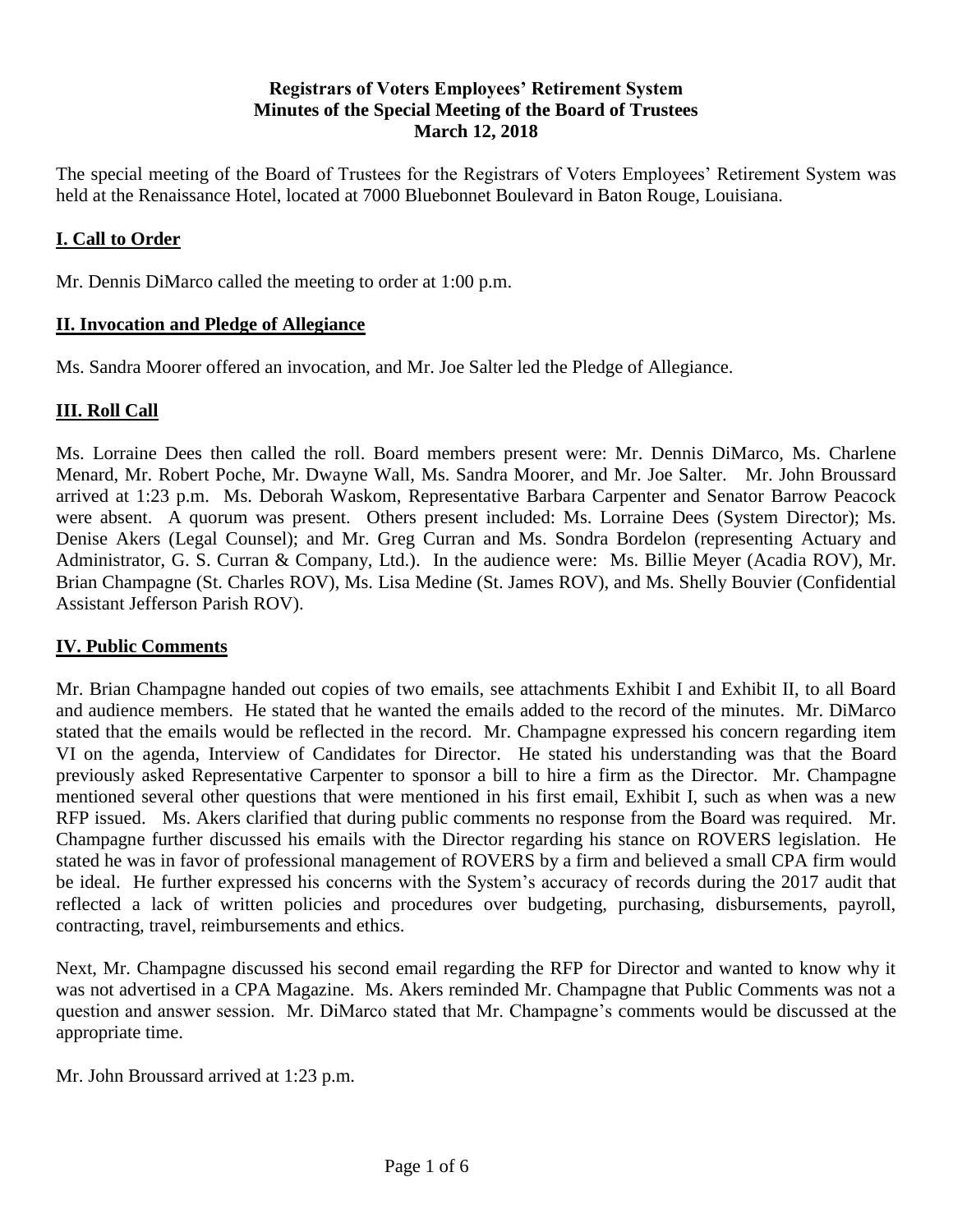## **V. Review and Approval of Minutes**

Ms. Bordelon informed the Board that Ms. Averette from Capital One mentioned that the new bank name should be Hancock Whitney instead of how it was originally stated as Whitney Hancock in the draft minutes.

#### **Upon motion by Mr. Broussard and second by Mr. Wall, the Board voted unanimously to approve the minutes from the January 24, 2018 meeting as amended.**

Mr. DiMarco informed the Board that Item VIII (Report from System's Attorney) and IX (Report from G. S. Curran & Company) would be moved up on the agenda.

## **Upon motion by Mr. Wall and second by Ms. Menard, the Board voted unanimously to move items VIII and IX up on the agenda.**

#### **VIII. Report from the System's Attorney, Denise Akers**

Ms. Akers presented a handout to the Board which was a Summary of Bills to follow in the 2018 Legislative Session. First, Ms. Akers discussed Senate Bills 4, 13 and 17. She informed the Board about her meeting with Senator Peacock along with Ms. Dees. She stated that they wanted to make sure that Senate Bill 4 did not impact the relationship ROVERS currently had with G. S. Curran & Company. Ms. Akers stated that Senator Peacock and his Staff Attorney informed her and Ms. Dees that the bill was drafted specifically with G. S. Curran & Company in mind and allowing them to remain in their current administrative role for ROVERS. Ms. Akers stated that she was informed by Senator Peacock that the main objective was to ensure that System's Actuary was not hired as the Director.

Next, Ms. Akers discussed House Bills 11, 12, 17, 18, 19, 20, 21, 22, 23, 24, and 34. Ms. Moorer asked questions regarding House Bill 22 and Ms. Akers replied that the bill would only affect ROVERS if it was merged into LASERS. She stated that House Bill 22 sets 20% as the minimum employer contribution rate if the funded ratio was not or had never been 100% or if the funded ratio had been 100% but fallen below 90%. Mr. Curran stated that this would establish a funding deposit account for each retirement system. Ms. Moorer stated that she was under the impression that ROVERS Funding Deposit Account was only to be used for COLAs. Mr. Curran clarified that there are other uses for the Funding Deposit Account such as to minimize the employer contribution rate, lower long term cost of the plan by lowering UAL (does not apply to ROVERS), and to reduce the present value of the future normal cost of the plan. Mr. Curran stated that ROVERS does not have a UAL but in accordance with GASB, ROVERS had an NPL (Net Pension Liability). Mr. Curran stated he was concerned about the merger bill because there was a lot of uncertainty; it was broadly drafted, and has no defined cost details. Ms. Moorer stated that her major concern with the possible merger was the cost to the parishes. Mr. DiMarco stated his concern was that every parish would have significant increase in costs no matter if they are considered a small or large employer. Mr. DiMarco agreed with Mr. Curran that the bill was broadly written which causes major concern.

Ms. Akers asked the Board to move to her second handout which was prepared in collaboration with Ms. Dees and Mr. Curran. She stated that the Fact Sheet handout was created because she was told that when Registrars had the opportunity to speak with Legislators they needed to provide facts. Ms. Akers indicated that the top section of the document detailed steps that have already been taken to operate the System in a fiscally responsible manner. She reviewed some examples such as establishing Tier 2 for new hires, adopting a five year final average compensation for all members in 2012, reducing the actuarially assumed rate of return to 6.75%, having no UAL in 1989-90 when the UAL was frozen and using the Aggregate Funding Method to determine required employer contributions.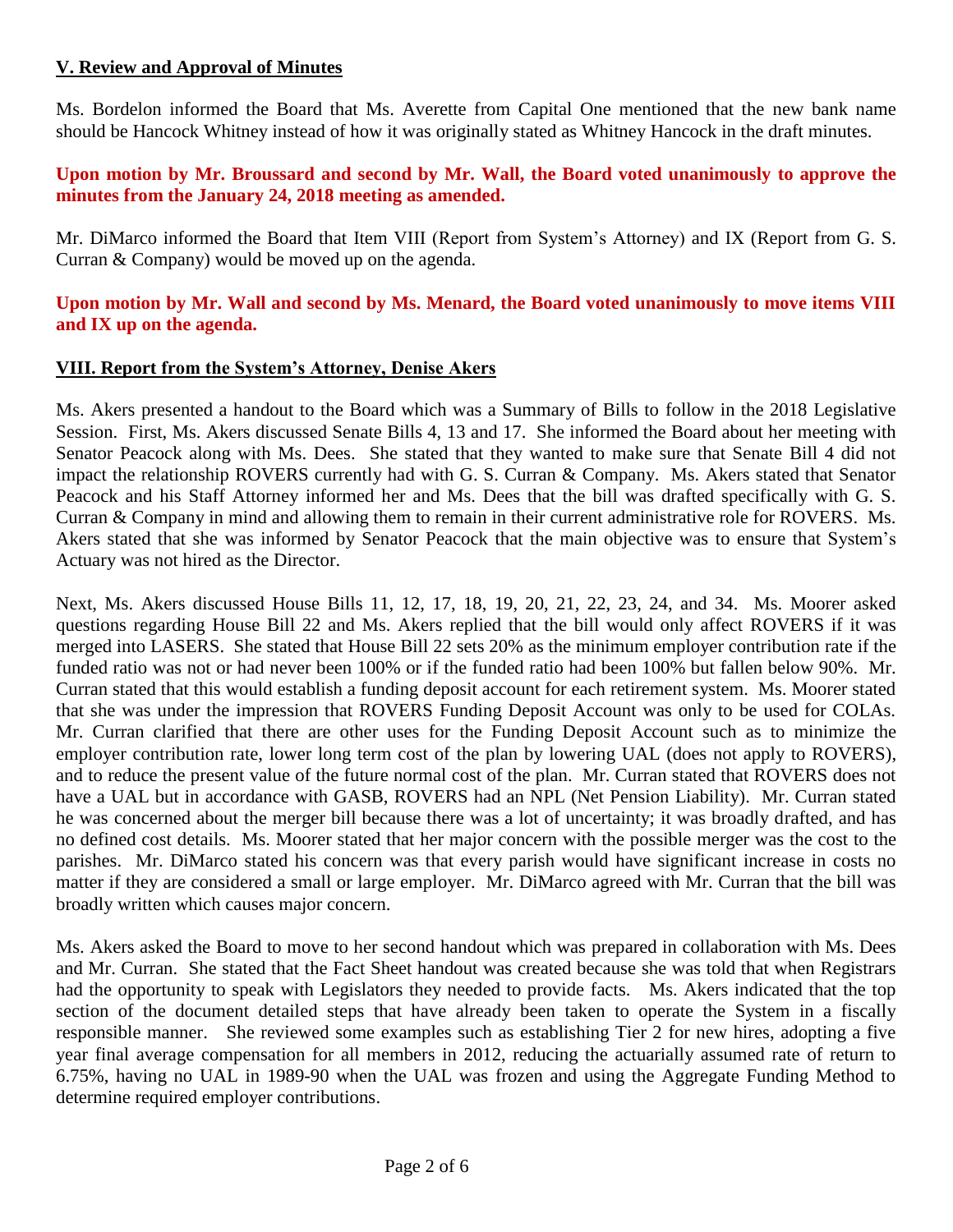Ms. Akers then reviewed Pros and Cons for a merger of ROVERS with LASERS. She stated that ROVERS uses an Aggregate Funded Method which requires a calculation of employer contribution rates leaving no unfunded liability whereas LASERS method has allowed an additional UAL to be generated each year. The ROVERS Board also has the power to require an employer contribution rate higher than the minimum required contribution as calculated by the actuary, and the LASERS board has no power in this regard. She also stated that the ROVERS actuarially assumed rate of return was 6.75% versus LASERS actuarially assumed rate of return at 7.7%.

Mr. Curran stated that his main comment regarding the current bill and how it was written was that it would cause significant uncertainty for Registrars and their employees since it left too many unanswered questions. He added that even if a merger was the right idea it should be deferred until there was a clear and finalized plan. Mr. DiMarco stated that if ROVERS merged with LASERS they would only be three tenths of one percent and would therefore have no voice at LASERS.

Next, Ms. Akers continued to discuss the Pros and Cons between ROVERS and LASERS. She stated that ROVERS offers a secure plan with lifetime pension benefits to all members and LASERS was proposing a hybrid plan for its rank and file members which consist mostly of a 401k plan and a small pension. Also, she stated that the ROVERS employer contribution rate was 17%, and LASERS was 37.9%. A low turnover rate and a total membership of approximately 407 are two other pros mentioned by Ms. Akers. She also stated that she learned that many members leave LASERS prior to vesting which is why their System was proposing a hybrid plan. She stated that a typical ROVERS employee was hired at an older age than a LASERS employee meaning the demographic was different giving another reason why the plans should remain separate. Also, she stated that ROVERS has a funded level of 85.27%, an administrative expense of 0.321% and an investment expense of 0.434% compared to LASERS having a funded level of 62.5%, an administrative expense of 0.1453% and an investment expense of 0.6426%. Furthermore, Ms. Akers stated that ROVERS members could continue to take steps to manage and invest its money, whereas with a merger with LASERS, the membership would be too small to elect even one member onto the LASERS Board.

Ms. Akers stated that she was hoping the Board would approve the Fact Sheet to present when meeting with the Legislators during the Retirement Committee meetings. She stated that it was important not to go in front of these committees and give just opinions so that is why she wanted to clearly present the facts.

Mr. DiMarco stated that he would like all Registrars to have a copy of this Fact Sheet and share it with all of their employees. Ms. Moorer stated she would like each parish government to be informed as well so that they could realize the impact that a possible merger could have on everyone. Ms. Dees stated that she had a call into the Policy Jury Association so that the Fact Sheet information could be presented to their legislative committee.

Mr. Champagne stated he had close connections with the Police Jury Association and agreed with Mr. DiMarco that the handout needed to be sent to all Registrars. He further suggested it also be sent in letter format as well as legal.

Mr. DiMarco stated that even if the Board disagrees, he feels that the members always make decisions that are in the best interest of the System and the membership. Both Mr. Salter and Mr. Broussard stated that if the Registrar from each parish contacted their legislator to discuss the merger and expressed their concerns, it could make a significant impact.

Ms. Akers stated that if the Board approved the Fact Sheet, she would work with Ms. Dees and Mr. Curran to add section E to state that the language of the bill is so vague that the ROVERS employers have no way to estimate increased cost. Once completed, Ms. Akers stated that she could provide the Fact Sheet in both legal and letter format so that Ms. Dees could submit the document to all Registrars.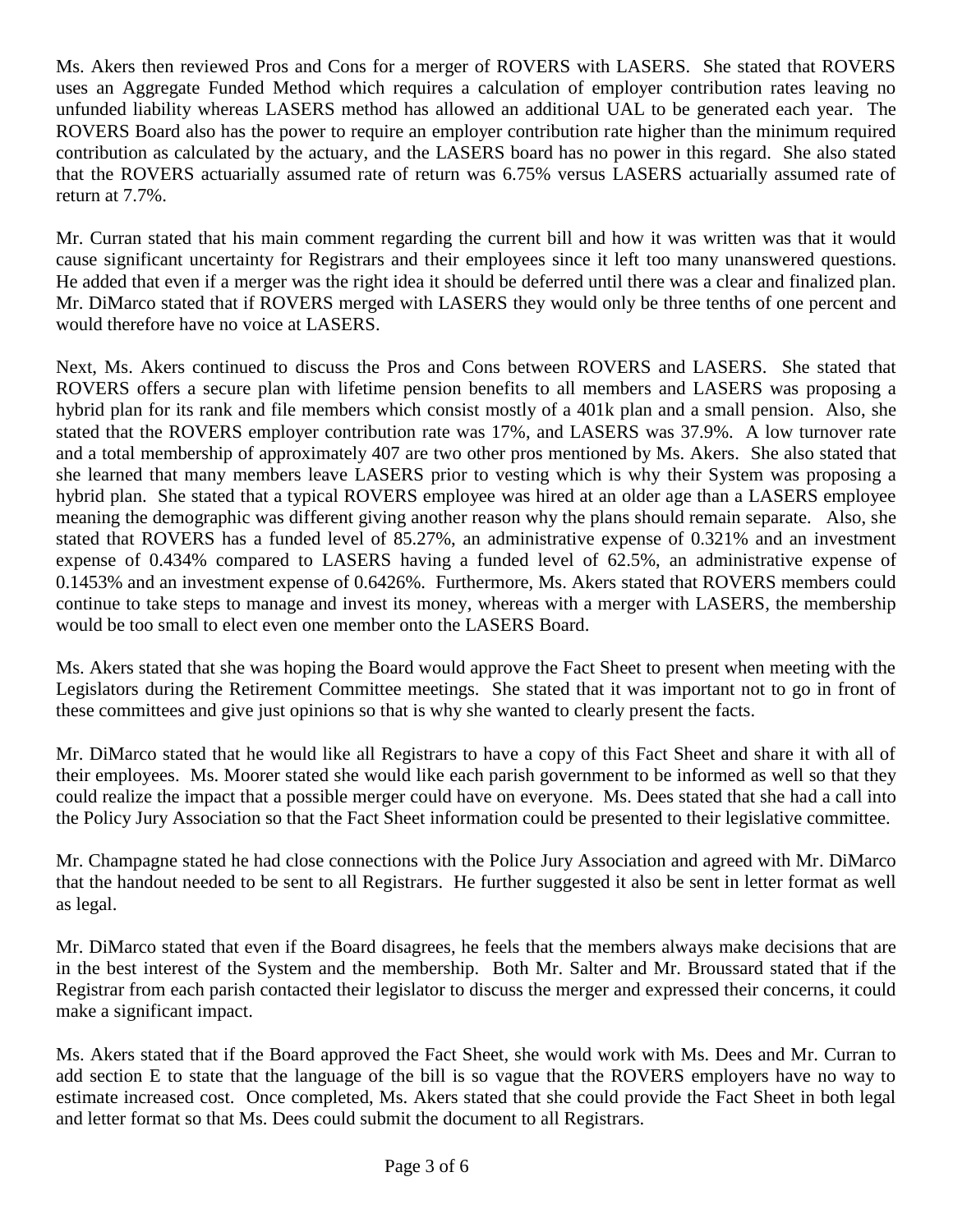**Upon motion by Mr. Wall and second by Mr. Poche, the Board voted unanimously, with Mr. Broussard abstaining, to oppose House Bill 42 and 43 and direct the System Attorney to add an additional item to the Fact Sheet addressing the unknown cost of the merger and then provide the Fact Sheet in both legal and letter size to the System Director who will submit the document to all Registrars, with the recommendation that each Registrar contact their Legislators and parish government office informing them of their position on the above mentioned House Bills.** 

Mr. Salter stated that Mr. Schedler made it clear at a previous ROVERS meeting that he would not support a bill to merge ROVERS.

Ms. Akers continued to discuss the remaining House bills 23, 24, 34 and 38 on her summary document. There was discussion amount the Board, but there were no concerns expressed.

Mr. Wall then stated that he wanted to further understand House Bill 19. Mr. Curran discussed the details of the bill went over a few examples with Mr. Wall and the Board.

Mr. Poche asked Ms. Akers about the meeting with Senator Peacock regarding the Senator's interpretation of Senate Bill 4. He wanted to know how long after the meeting did she inform the Board of Senator Peacock's response. Ms. Akers stated at the last meeting the Board made a motion for her and Ms. Dees to meet with Senator Peacock and once completed then Ms. Dees was to schedule a Special Board Meeting to interview Director Candidates. Mr. Poche stated that it may have just been his interpretation that the Board would be notified of what transpired during the meeting with Senator Peacock, Ms. Dees, and Ms. Akers. Ms. Akers apologized and stated that she had notified Mr. Curran so that he would be aware that Senator Peacock confirmed that the Bill was written with the intention of G. S. Curran & Co. maintaining their current administrative role for ROVERS. Mr. Poche requested that going forward the Board be notified as soon as possible of any finding from meetings held outside of formal Board meetings.

Ms. Moorer asked if the System would have a need for G. S. Curran & Co. to continue in its current administrative role for ROVERS if House Bill 20 passed allowing ROVERS to hire a firm as Director. Ms. Akers reminded the Board that the original intention of House Bill 20 was so that G. S. Curran & Co. could be hired as the Director of ROVERS. Ms. Akers stated that she was under the impression since the Board was now aware that Senator Peacock was opposed to the actuary of the System also being the Director, the Board chose to move forward with the interview of individual candidates for Director with the intention of keeping G. S. Curran & Co. on board in their current administrative role. Mr. Curran reminded the Board that the existing contract between ROVERS and G. S. Curran & Company can be terminated with a thirty day notice. Ms. Akers reminded the Board that there would be a large learning curve for a new firm should they take over the administrative role that G. S Curran was currently providing.

Ms. Moorer then asked when the new software system for ROVERS would be finalized. Mr. Curran replied that it was completed and just a matter of Ms. Dees finding the time to fully implement the new software. He stated that Ms. Dees was currently spending most of her time dealing with legislative issues. Also, Mr. Curran suggested that if Ms. Dees finds any major changes are needed that the System wait until after legislative session to implement these changes in case the merger bill passes.

## **IX. Report from G. S. Curran & Company**

Mr. Curran informed the Board that LASERS emailed him asking for his firm to provide ROVERS actuarial data as of June 30, 2017. He stated that the Board would need to make a decision as to whether or not they wanted to provide this information to LASERS. Ms. Moorer asked Mr. Curran about the projected cost of this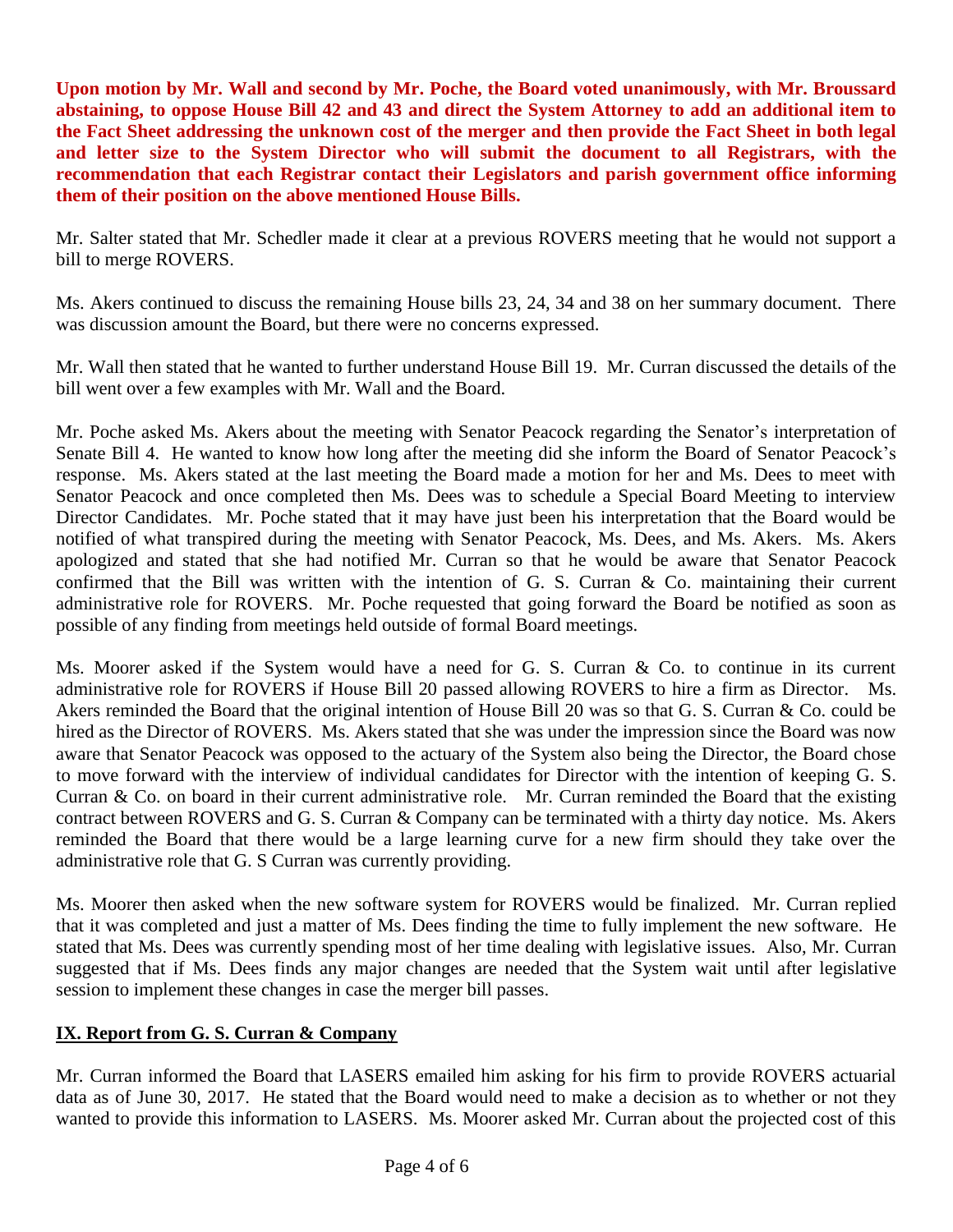type of project. Mr. Curran stated that it would cost approximately \$1,000. Mr. DiMarco asked Ms. Akers if she had an opinion on the matter. She stated she was concerned about another system having the personal information of our members. Mr. Curran stated that he could release the information without names and social security numbers. Ms. Akers stated that if the information was not public record, then the System should wait until it was mandated. After further discussion among the Board, no action was taken on this matter.

#### **Upon motion by Ms. Moorer and second by Ms. Menard, the Board voted unanimously to approve the reports from the System Attorney and G. S. Curran & Company.**

Mr. DiMarco mentioned to the Board that Ms. Dees would be representing ROVERS in the discussions with both House of Representatives and Senators regarding the possible merger. He wanted to know whether or not the Board would like Ms. Akers to accompany Ms. Dees to these proceedings. Mr. Poche stated that Ms. Dees should be the one to determine if she would like assistance. Mr. Broussard stated that Ms. Dees may want someone with her when the Bill was heard by the committee, and she may actually need Ms. Akers and Mr. Curran to be present. Ms. Dees stated that Mr. Curran would already be in attendance, and she would also like Ms. Akers to be there as well.

#### **Upon motion by Mr. Broussard and second by Mr. Salter, the Board voted unanimously to approve the attendance of the System Attorney along with Ms. Dees for the presentation of all legislative bills.**

Regarding the hiring of a Director, Mr. DiMarco asked Ms. Dees to present to the Board a history of advertising and recruiting. Ms. Dees stated the Director position was advertised in the Advocate on June 4<sup>th</sup> and June  $10^{th}$  of 2017 which also included advertisements on their website. She confirmed only one application was received from this first advertisement. Then she stated that from October  $1<sup>st</sup>$  through October  $30<sup>th</sup>$  of 2017, the advertisement was published in the Southside, New Orleans, Acadiana, Baton Rouge and electronic editions of the Advocate. She stated that two more applications were received from the October advertisements. Dees also stated that she contacted three CPA firms on her own to determine if there was any interest in representing ROVERS; however, she never received a response from any of those firms. Also, she confirmed that she advertised the position in a national magazine, "Pensions & Investments." She stated that she did receive comments but no applications. Ms. Dees stated that one of the candidates scheduled today was there for a second interview, and the other candidate applied late. However, Ms. Dees felt she would be a strong candidate after reviewing her resume.

Mr. DiMarco stated that the Board was aware that Ms. Dees would like to retire as soon as possible and wanted to move forward with the process of finding a new Director for ROVERS. Also, Mr. DiMarco agreed with Ms. Dees that the Legislators may look upon the fact that ROVERS does not have a new Director in place as a weakness for the System and another reason to move forward with the merger.

Next, Ms. Akers stated that she wanted to address some of the issues that were brought up during the public comments period during the beginning of the meeting. She wanted to confirm that a bond is not required for a Director of ROVERS and stated that none of the other Systems have a bond. Even though it was uncommon for a retirement system to have a bond for their Director, Ms. Akers stated that Ms. Dees was working with a paralegal in her office to get quotes for a bond and that information would be presented at the April meeting. Regarding the lack of written policies and procedures, Ms. Akers stated that the Auditor informed the Board during the presentation of the report in December that new standards had been put in place, and most systems were found to be deficient in this area. Ms. Akers then referenced the comment regarding the Board Governance Manual not being in place. She stated that she created the Board Governance Manual last summer after attending the convention for National Association of Public Pension Attorneys, and to date she has no other System with a manual in place. She confirmed the draft had been created, and she was just waiting for the Board to finalize and approve.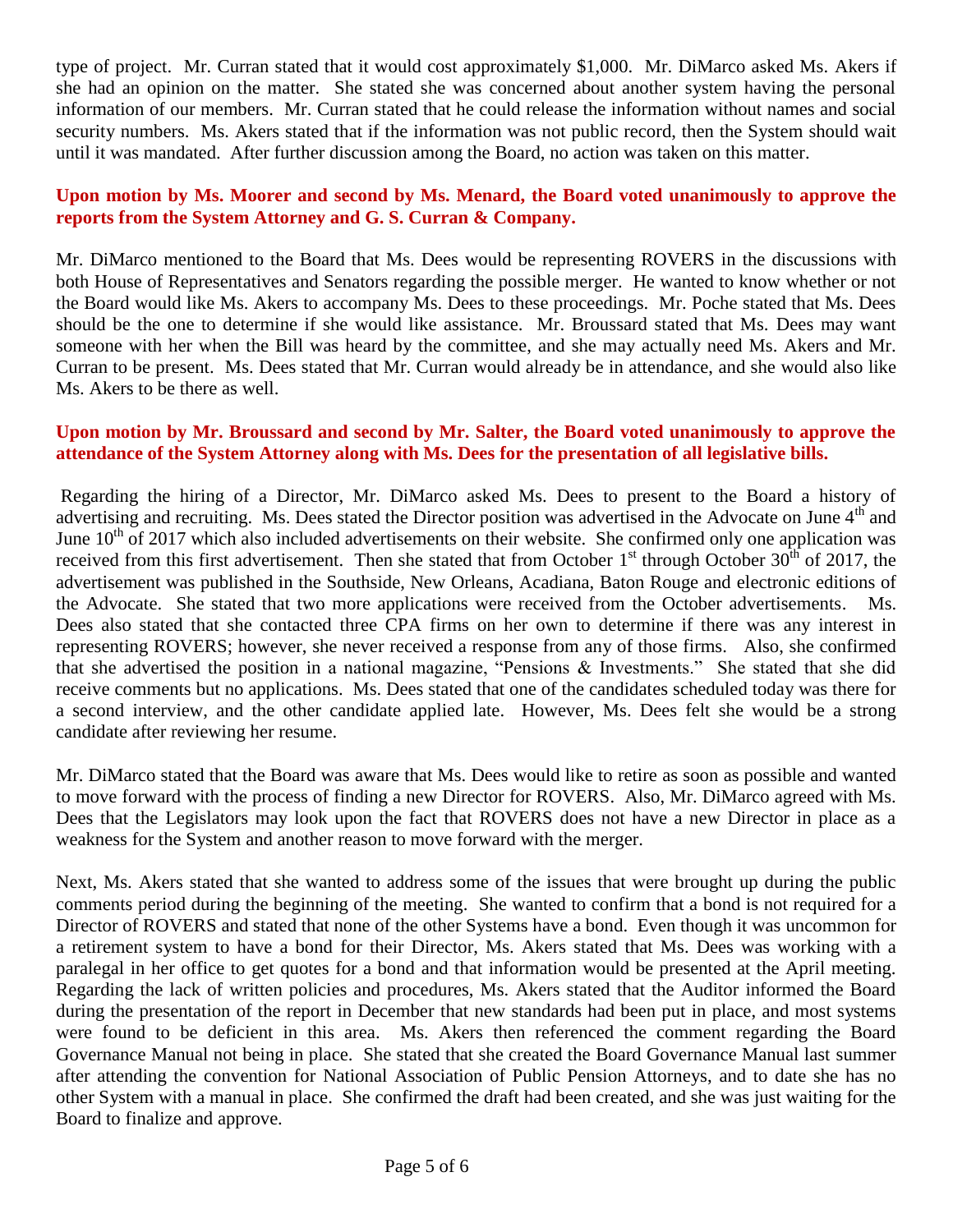Ms. Moorer asked the Board why a CPA firm couldn't be considered today. Ms. Menard responded stating that the law currently states that only an individual can be hired as a Director, so unless and until the law changes it cannot be a firm. Mr. DiMarco stated he understood Ms. Moorer's thinking on the matter; however, until legislation changes, only an individual may be hired as Director.

Mr. DiMarco stated that he sees Mr. Champagne's point, and he doesn't think anyone on the Board has made a decision yet. He stated that interviewing the two candidates today was just another step in moving forward toward making that decision.

Ms. Moorer asked Ms. Dees if both applicants responded to the RFP for Director by the deadline in the advertisement. Mr. Broussard answered that at the last meeting the Board made a motion to allow the interview of the two candidates. Ms. Akers informed the Board that there was no requirement of the Board to advertise for the Director position since the funds for the System are privately held.

Also, Ms. Moorer pointed out that the agenda item was to "Interview Candidates for Director" and not to "Hire a Director." Mr. DiMarco and Mr. Broussard agreed that was up to the discretion of the Board. Ms. Akers confirmed that the Board could vote to add "Hiring of a Director" as an agenda item.

## **VI. Interview of Candidates for Director –** *Executive Session*

**Upon motion by Mr. Salter and second by Mr. Wall, the Board voted unanimously to begin Executive Session at 2:56 p.m.**

**Upon motion by Mr. Broussard and second by Mr. Salter, the Board voted unanimously to exit Executive Session at 3:55 p.m.**

Next, there was discussion among the Board members about possibly hiring a CPA firm if House Bill 20 passed legislation.

**Upon motion by Mr. Broussard and second by Ms. Moorer, the Board voted unanimously to have Ms. Dees and the System Attorney begin due diligence on finding any Louisiana CPA and actuarial firms interested in the role of Director for ROVERS, if Representative Carpenter's House Bill 20 passes so that the findings can be reported back to the Board on April 24, 2018 and determine if any further action is required.**

#### **X. Other Business**

Ms. Dees confirmed that the next meeting was scheduled for Tuesday, April 24, 2018, at 9:00 a.m. at the Renaissance Hotel in Baton Rouge.

#### **XI. Adjourn**

**Upon motion by Mr. Poche and second by Mr. Wall, the Board voted unanimously to adjourn the meeting at 4:14 p.m.**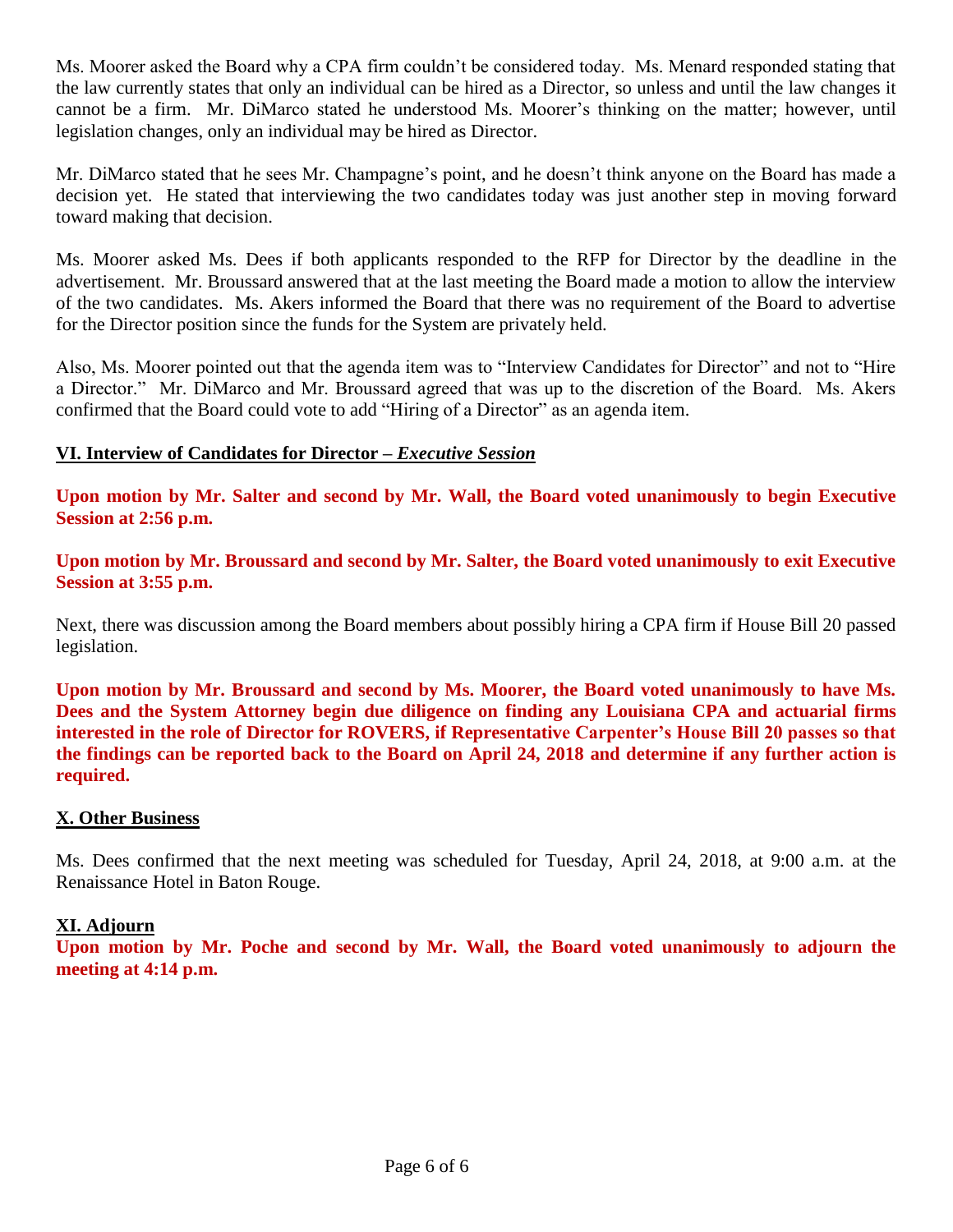

St Charles ROV A <st.charlesrova@sos.la.gov>

 $Exhib$ + $\tau$ .

**FW: My statement** 

RegistrarofVoters <RegistrarofVoters@stcharlesgov.onmicrosoft.com> To: "(st.charlesrova@sos.la.gov)" <st.charlesrova@sos.la.gov>

Fri. Mar 9, 2018 at 2:57 PM

Mr. Chairman & ROVERS Board Members,

I've told many of you that I am 10 plus years from having to worry about retiring. In the last few years as people contacted me with their retirement problems, I started to attend ROVERS meetings and read the minutes to understand what was going on.

I agree with the need for a Special Board meeting to discuss pending legislation, however why is it necessary to interview director candidates when 42 parishes are conducting Early Voting this week and pending legislation?

When was a new RFP issued and where was it advertised to allow this new candidate to be interviewed ? How can an application be accepted after the deadline? (January 24<sup>th</sup> minutes)

Why were previous candidates interviewed publically on November 14<sup>th</sup> and these new candidates are to be interviewed in Executive Session?

In a recent email I was asked where I stand on ROVERS legislation ? Same place that I have clearly stated to the ROVERS Board and meetings of the ROV Association, I am for professional management of our retirement by a firm. I believe a small CPA firm would be perfect for our current and future needs. I fully support HB 20 by Rep. Carpenter to allow a firm to manage our retirement system.

Don't you and your staff review the prior day's registration reports for accuracy each morning ? Who reviews your ROVERS information for accuracy of all data entered in to their system?

This model of a one person director managing our future is completely dysfunctional. The attorney for the ROVERS Board advised them to set policies and procedures for the director after many complaints from myself and others.

#### The June 30, 2017 Financial Statement and Compliance Audit states on page 24:

#### **Written Policies and Procedures:**

The System does not have written policies and procedures over budgeting, purchasing, disbursements, receipts, payroll, contracting, travel and expense reimbursement, and ethics.

This is why I supported the ROV Association Board's public records request for documents from ROVERS.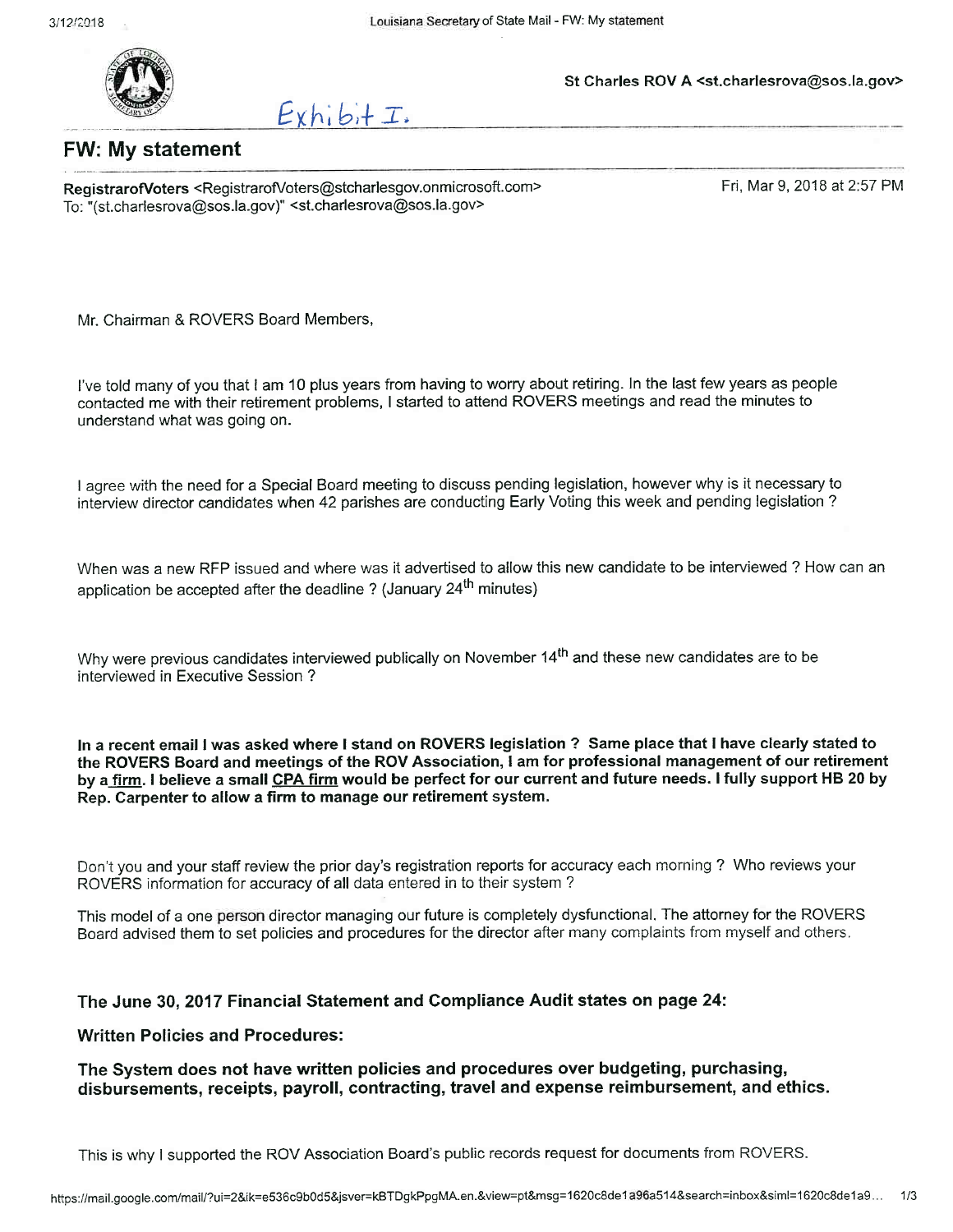$\overline{\phantom{a}}$ 

I do not see on Monday's Agenda items for a contract or a policy for the new director to follow. Isn't it wrong to hire someone without them knowing what duties and rsponsibilities they are to perform?

Will the new director be bonded according to law unlike our current director? What about a confidentiality agreement for our records?

This whole transfer from our current director to someone else has been poorly thought out and implemented, just read the minutes.

Cur records should be in good accounting order and verified by another employee. This should be a seamless transition now or in the future if another director or firm has to takeover.

Hopefully a new director or firm would be more diligent in performing the following:

• pay all quarterly taxes on time to IRS (IRS assessed ROVERS costly penalties)

• make sure credit cards are paid on time to not incur repeated late fees

• within 30 days remind the state, parish, registrar or employee to restart their retirement deduction after completing DROP if they continue to work

· send retirees monthly checks on time

• use every list available from SOS and ROV Assoc. to verify who is employed by each parish (each ROV should have to attest semiannually to all state and parish employees in their office)

• ensure all payroll deductions are correctly collected from each parish (the ledger provided to the ROV Association has no indication which parish the payment is from)

• ensure all ad volorem taxes are collected from each parish (ROVERS settled with a very large parish who stiffed us on ad volorem taxes)

• make sure DROP annuity payments are distributed for the correct amount of years (keep your record of payment)

• respond to phone calls, problems or concerns timely

• make sure you give accurate retirement calculations (the ROVERS Board voted that the actuary may charge 150.00 for a calculation - November 14, 2017 minutes)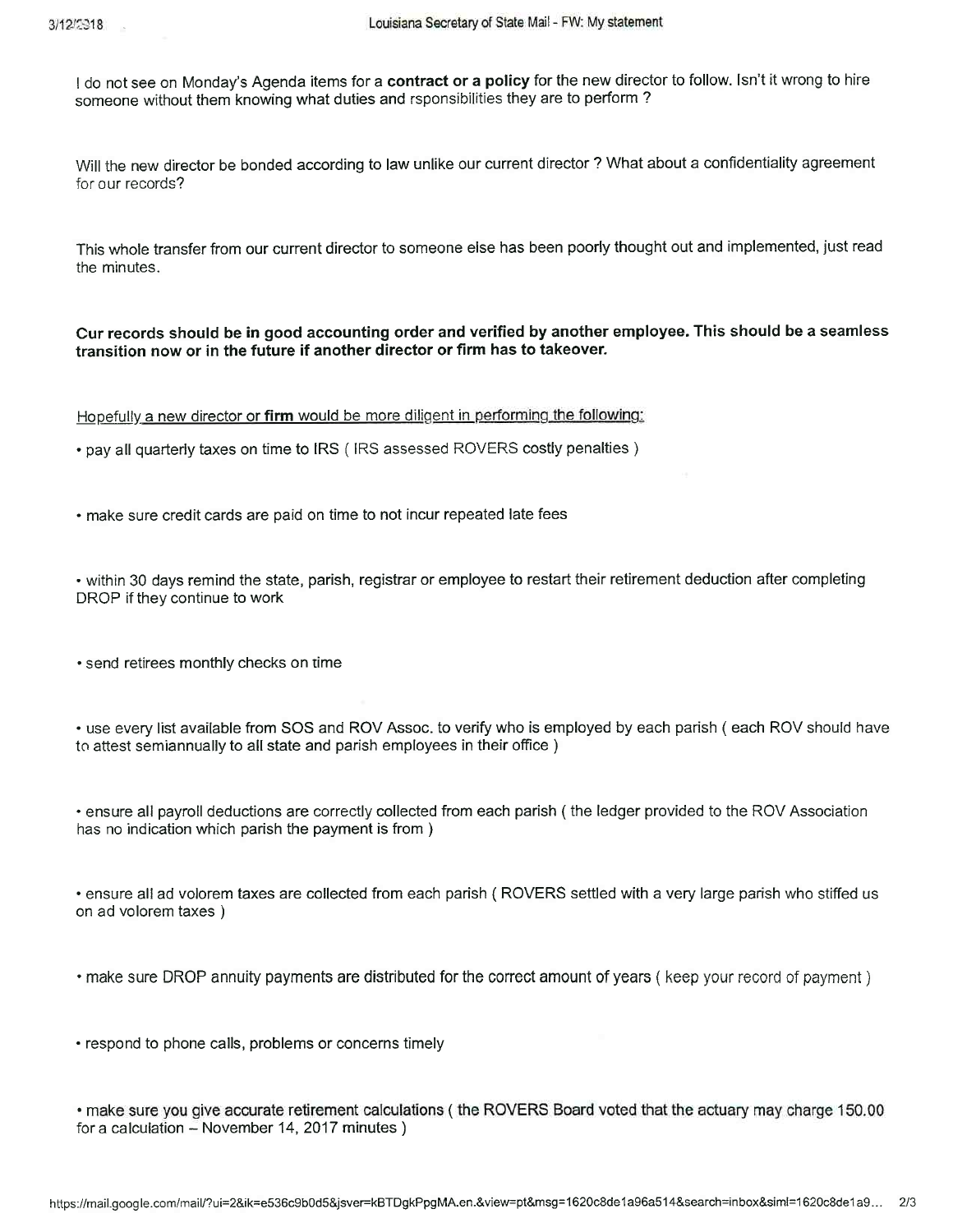

St Charles ROV A <st.charlesrova@sos.la.gov>



# Fwd: Fw: Was Ad for Director ran in LA CPA Magazine ?

Calcasieu ROV <calcasieurov@sos.la.gov> To: SOS-ROV <sos-rov@sos.la.gov>

Sat, Mar 10, 2018 at 2:46 PM

-- Forwarded message ----From: ANGIE QUIENALTY <ANGIEQUI@msn.com> Date: Sat, Mar 10, 2018 at 2:39 PM Subject: Fw: Was Ad for Director ran in LA CPA Magazine ? To: "calcasieurov@sos.la.gov" <calcasieurov@sos.la.gov>

Forwarded on Bryan's request.

From: Brian Champagne <bchampagne10@yahoo.com> Sent: Saturday, March 10, 2018 2:29 PM To: Brian Champagne Subject: Was Ad for Director ran in LA CPA Magazine ?

Everyone,

Was Ad for Director ran in LA CPA Magazine?

Maybe an accountant would have applied.

A CPA is licensed by a State Board. A CPA firm may cost a little more than a director and assistant, but they are held to standards to protect their clients. The physical cost of an office would be absorbed by the firm. Our records would be secure.

The ROVERS Board requested HB 20 so a firm could manage ROVERS. Why the change of course?

Why would you hire a bookkeeper over a CPA to manage a \$90 million retirement system?

LA Society of CPA link: Society of Louisiana CPAs

#### **Society of Louisiana CPAs**

LA Society of CPA magazine Lagniappe link: Advertising - Society of Louisiana CPAs

#### **Advertising - Society of Louisiana CPAs**